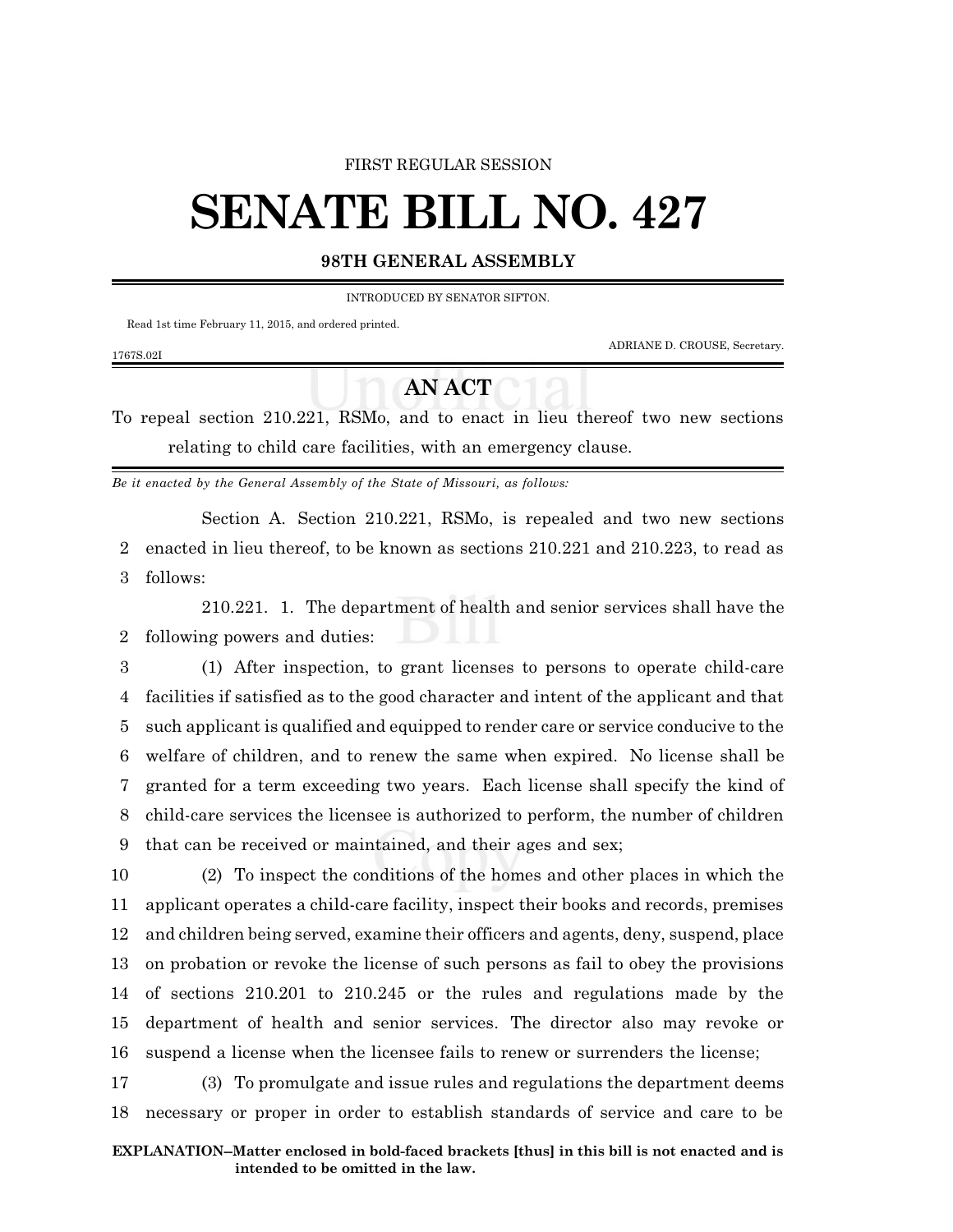rendered by such licensees to children. No rule or regulation promulgated by the division shall in any manner restrict or interfere with any religious instruction, philosophies or ministries provided by the facility and shall not apply to facilities operated by religious organizations which are not required to be licensed; **[**and**]**

 (4) **To approve training concerning the safe sleep recommendations of the American Academy of Pediatrics in accordance with section 210.223; and**

 **(5)** To determine what records shall be kept by such persons and the form thereof, and the methods to be used in keeping such records, and to require reports to be made to the department at regular intervals.

 2. Any child-care facility may request a variance from a rule or regulation promulgated pursuant to this section. The request for a variance shall be made in writing to the department of health and senior services and shall include the reasons the facility is requesting the variance. The department shall approve any variance request that does not endanger the health or safety of the children served by the facility. The burden of proof at any appeal of a disapproval of a variance application shall be with the department of health and senior services. Local inspectors may grant a variance, subject to approval by the department of health and senior services.

 3. The department shall deny, suspend, place on probation or revoke a license if it receives official written notice that the local governing body has found that license is prohibited by any local law related to the health and safety of children. The department may, after inspection, find the licensure, denial of licensure, suspension or revocation to be in the best interest of the state.

 4. Any rule or portion of a rule, as that term is defined in section 536.010, that is created under the authority delegated in sections 210.201 to 210.245 shall become effective only if it complies with and is subject to all of the provisions of chapter 536, and, if applicable, section 536.028. All rulemaking authority delegated prior to August 28, 1999, is of no force and effect and repealed. Nothing in this section shall be interpreted to repeal or affect the validity of any rule filed or adopted prior to August 28, 1999, if it fully complied with all applicable provisions of law. This section and chapter 536 are nonseverable and if any of the powers vested with the general assembly pursuant to chapter 536 to review, to delay the effective date or to disapprove and annul a rule are subsequently held unconstitutional, then the grant of rulemaking authority and any rule proposed or adopted after August 28, 1999, shall be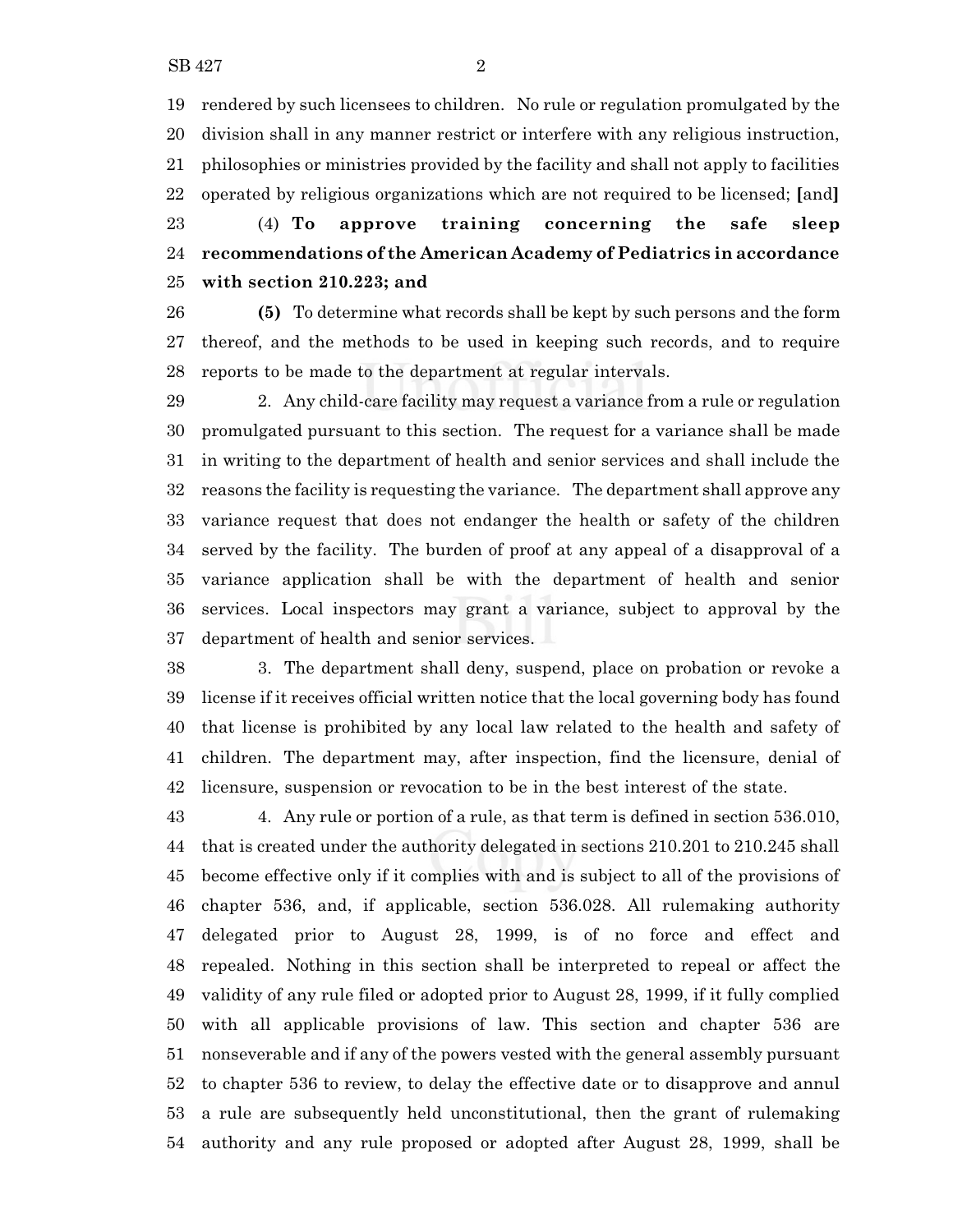invalid and void.

**210.223. 1. All licensed child care facilities that provide care for children less than one year of age shall implement and maintain a written safe sleep policy in accordance with the most recent safe sleep recommendations of the American Academy of Pediatrics. The purpose of the safe sleep policy is to maintain a safe sleep environment that prevents the occurrence of sudden infant death syndrome and sudden unexpected infant deaths in children less than one year of age.**

 **2. When, in the opinion of the infant's licensed health care provider, an infant requires alternative sleep positions or special sleeping arrangements that differ from those set forth in the most recent sleep recommendations of the Academy of Pediatrics, the child care facility shall be provided with written instructions, signed by the infant's licensed health care provider, detailing the alternative sleep positions or special sleeping arrangements for such infant. The child care facility shall put the infant to sleep in accordance with such written instructions.**

**3. As used in this section, the following terms shall mean:**

 **(1) "Sudden infant death syndrome", the sudden death of an infant less than one year of age that cannot be explained after a thorough investigation has been conducted, including a complete autopsy, an examination of the death scene, and a review of the clinical history;**

 **(2) "Sudden unexpected infant death", the sudden and unexpected death of an infant less than one year of age in which the manner and cause of death are not immediately obvious prior to investigation. Causes of sudden unexpected infant death include but are not limited to metabolic disorders, hypothermia or hyperthermia, neglect or homicide, poisoning, and accidental suffocation.**

 **4. All employees of licensed child care facilities who care for infants less than one year of age shall successfully complete department-approved training on the most recent safe sleep recommendations of the American Academy of Pediatrics every three years.**

 **5. The department shall promulgate rules to implement the provisions of this section. Such rules shall include, but not be limited to:**